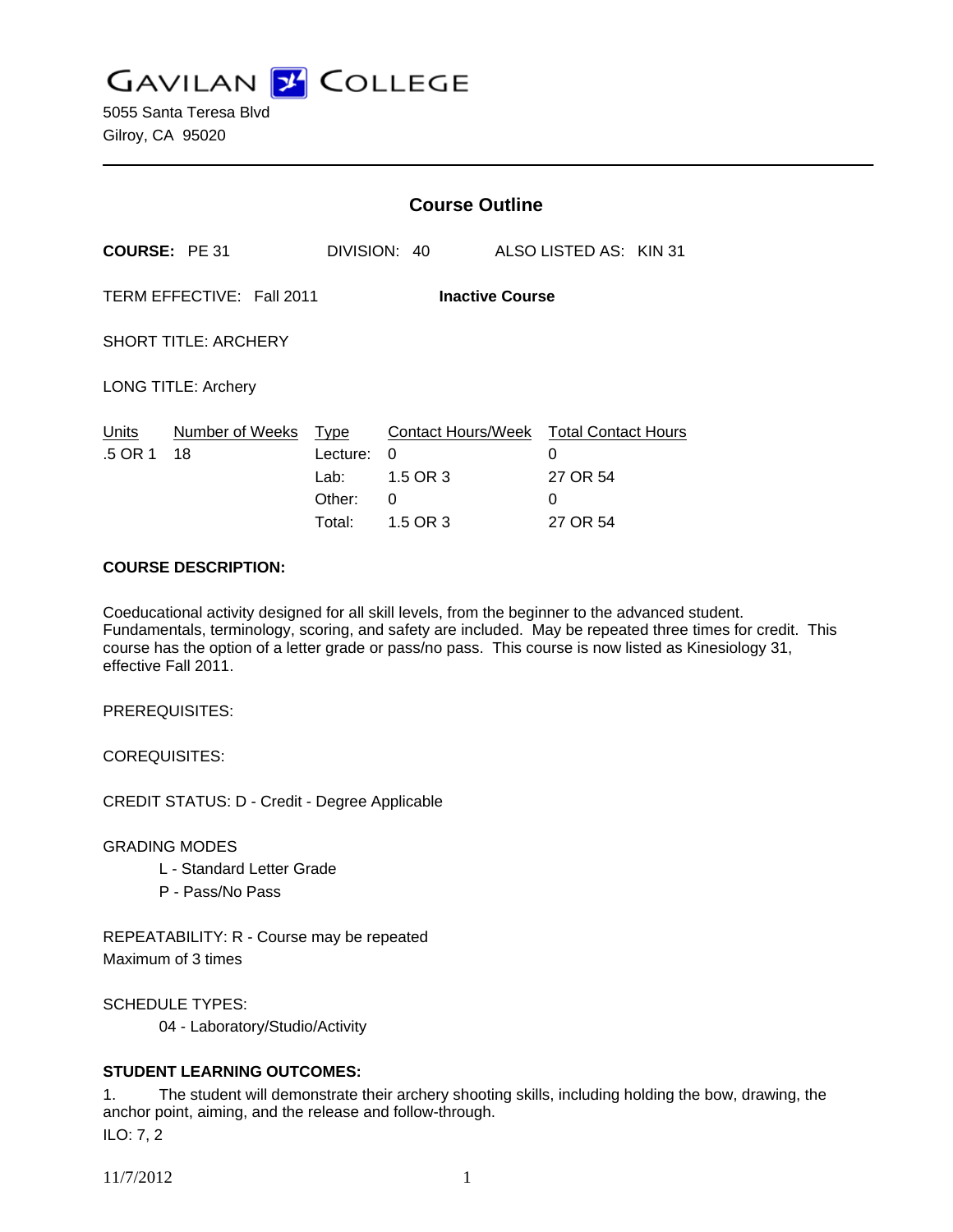#### Measure: performance

2. The student will explain and apply correct archery terminology.

ILO: 2, 7, 1, 4

Measure: oral exam, written exam, class discussion, performance

3. The student will explain and utilize the correct scoring methods.

ILO: 7, 2, 4, 1

Measure: oral exam, demonstration, written exam, class discussion

4. The student will list and practice the safety precautions to be observed.

ILO: 7, 2, 1, 4, 6

Measure: written exam, demonstration

## **CONTENT, STUDENT PERFORMANCE OBJECTIVES, OUT-OF-CLASS ASSIGNMENTS**

Inactive Course: 11/08/2010

This course is now listed as Kinesiology 31, effective Fall 2011.

Curriculum Approval Date: 04/28/2008

4.5 - 9 Hours

Orientation. Explain class procedures and grading. Presentation on the equipment to be used and its care. Discuss the safety rules involved in archery and their importance. Fit equipment and provide instruction and practice in bracing and unbracing the bow. The correct form and technique for the stance, nocking the arrow, holding the bow, drawing, anchor point, aiming, and release and follow-through will be taught. Practice shooting at an unfaced target at 10 yards. The correct method of retrieving arrows from the target will be presented.

SPO: The student will list the safety rules and discuss their importance. They will demonstrate the correct techniques for bracing and unbracing the bow, nocking the arrow, holding and drawing the bow, the anchor point, aiming, and the release and follow-through. They will describe and execute the correct method for retrieving arrows from the target.

## 4.5 - 9 Hours

Review the safety rules. Continue building on the techniques presented in earlier classes after providing a review. Discuss form and how to adjust one's form to improve performance. Teach point of aim technique and the adjustments necessary to correct this technique. Shoot at various distances: 10, 20, and 30 yards. SPO: The student will describe the correct form and discuss adjustments that they have made to improve their performance. They will demonstrate the point of aim technique. Safety rules will continue to be utilized.

## 4.5 - 9 Hours

Continue working on improving skills. Introduce the target face and scoring method. Use score sheets to chart results. Presentation on "grouping" of arrows and how you can use this to correct your shooting technique. Explain adjustments to "point of aim" as your distance from the target increases. Shoot and score rounds. Shoot at various distances: 20, 30, and 40 yards.

SPO: Students will explain and demonstrate how to use a score sheet. They will discuss how you can use "grouping" to correct their shooting technique. The "point of aim" adjustments necessary to shoot at various distances will be explained.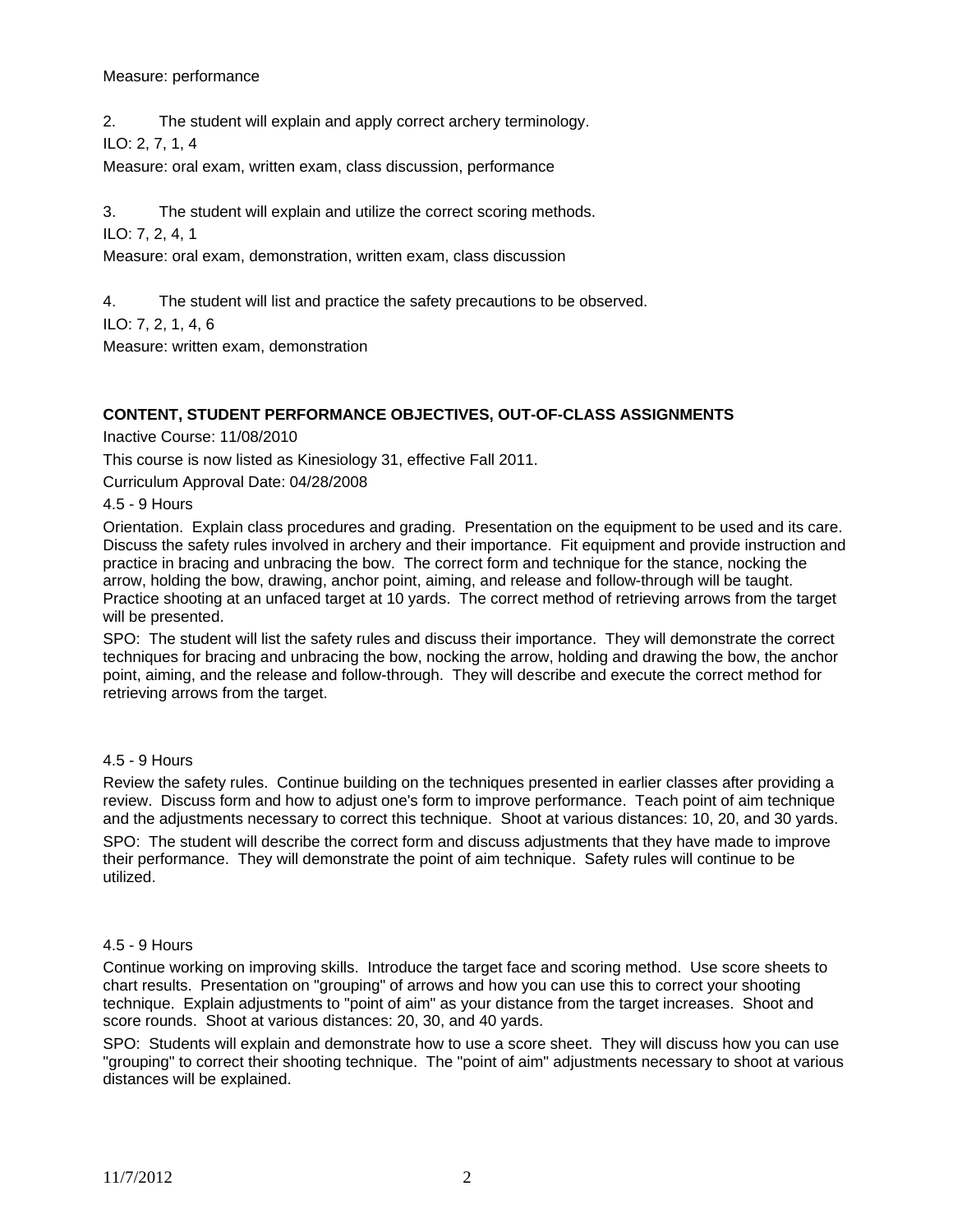## 4.5 - 9 Hours

Students will continue to work on improving their technique. Introduce various types of tournament "rounds". Shoot and score different rounds at a variety of distances: 20, 30, and 40 yards. Provide the class with the opportunity and challenge of shooting at 50 and 60 yards.

SPO: Students will participate in a variety of tournament "rounds". They will describe a "round". They will discuss the adjustments they have made to their technique which has allowed them to be more successful.

#### 7.5 - 15 Hours

Continue working on improving skills. Fun activities such as shooting at targets containing balloons and/or prizes could be incorporated into the class. Conduct various types of tournaments. A possible field trip to the Mt. Madonna shooting range could be arranged. Allowing students the challenge to shoot at 100 yards could also be provided. Skill testing. Scoring test.

SPO: The student will discuss the "point of aim" adjustments that will be necessary to hit the target from different distances. They will continue to utilize the safety rules. They will complete the skill and scoring tests.

2 Hours Final.

This is a skill building class where the students' skills or proficiencies will be enhanced by supervised repetition and practice in class.

#### **METHODS OF INSTRUCTION:**

lecture, demonstration, guided practice

#### **METHODS OF EVALUATION:**

The types of writing assignments required: None The problem-solving assignments required: None The types of skill demonstrations required: Performance exams The types of objective examinations used in the course: Multiple choice True/False Matching items Completion Other category: Requires student participation The basis for assigning students grades in the course: Writing assignments: 0% - 0% Problem-solving demonstrations: 0% - 0% Skill demonstrations: 40% - 60% Objective examinations: 10% - 30% Other methods of evaluation: 30% - 60%

## **REPRESENTATIVE TEXTBOOKS:**